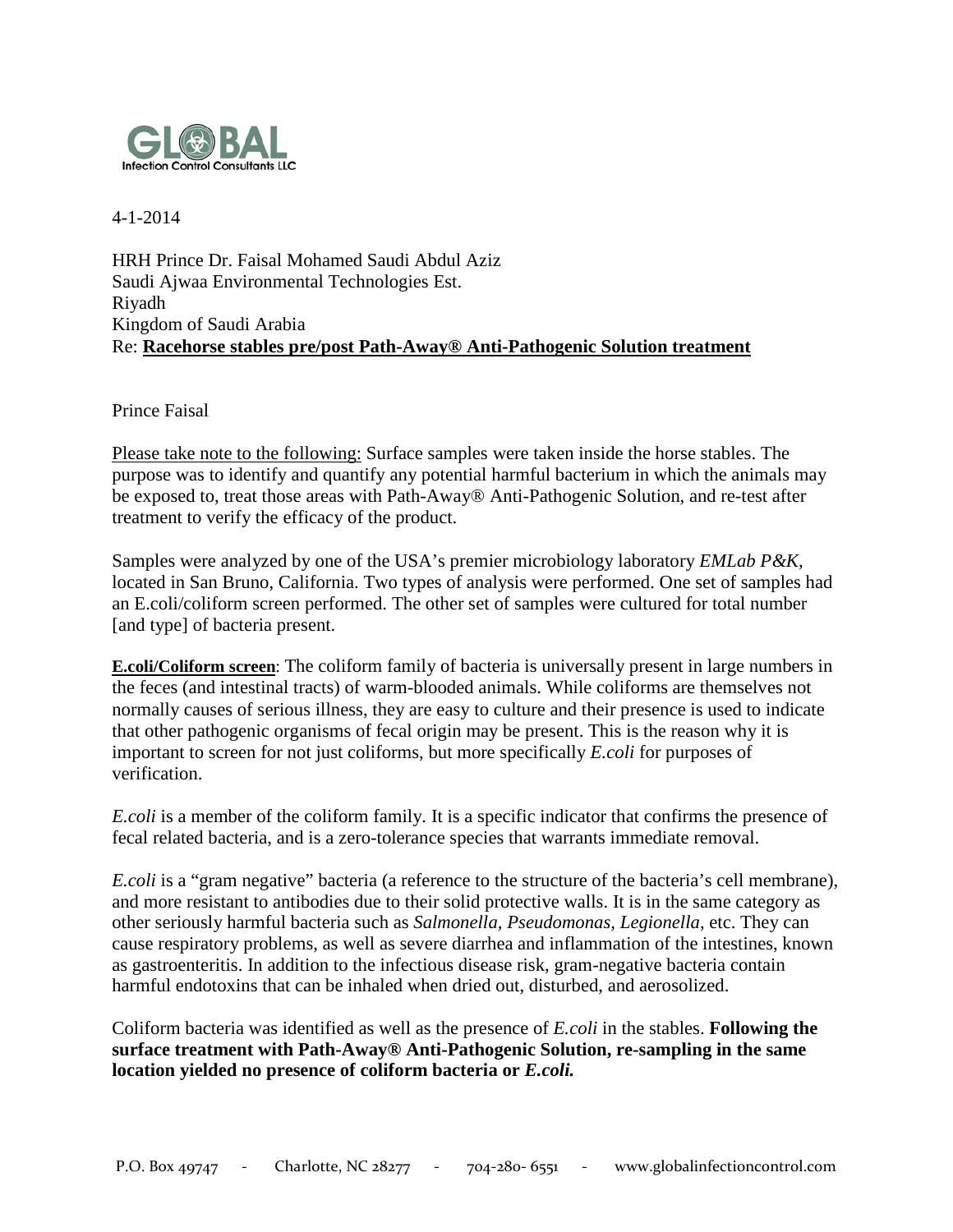# **Cultured samples results:**

Results are recorded as CFUs (colony forming units). Their numerical values are displayed as both the estimated number of *living/viable colonies* of bacteria, and "CFU/unit" (colony forming units per unit of measurement); this is the extrapolated estimation of how many actual units of bacteria would be wholly represented in the area tested. Each listed sample will show its numbers before using Path-Away® Anti-Pathogenic Solution (pre-treatment), and after using Path-Away® Anti-Pathogenic Solution (post treatment).

*\*Note: The symbol ">" means "greater than"; the symbol "<" means "less than".*

### **Horse stall:**

- 1. Pre-treatment: > 300 viable/living colonies; >30,000,000 CFU/unit.
- 2. Post treatment: 1 colony detected; 10 CFU/unit

A pre-treatment figure of over 30 million CFU/unit to a post-treatment figure of 10 CFU/unit represents a 99.9999% reduction, following the application of Path-Away® Anti-Pathogenic Solution.

The type of bacteria identified in such high levels in this sample was "gram positive cocci." This simply refers to Gram positive bacteria called "cocci" that are spherical in shape. They include *Streptoccoccus* (ear infections, "strep" throat", rheumatic fever, etc.)*, Staphylococcus* (a well known agent of infection), and *Enterococcus* (commonly associated with urinary tract infections)*.* One form of *Staphylococcus* is commonly found growing on your skin; other forms include the strain *Staphylococcus aureus* which consist of the life threatening mutation known as MRSA (often referred to as "multidrug-resistant Staphylococcus aureus").

### **Conclusion:**

Test results validate the effectiveness of Path-Away® Anti-Pathogenic Solution as a surface disinfectant. Major reductions of 99.9999% to 100% of living, viable bacteria were observed in this sampling project.

The following pages include the official laboratory data.

Respectfully,

*Kevin Martin*

Kevin Martin Vice President GICC LLC.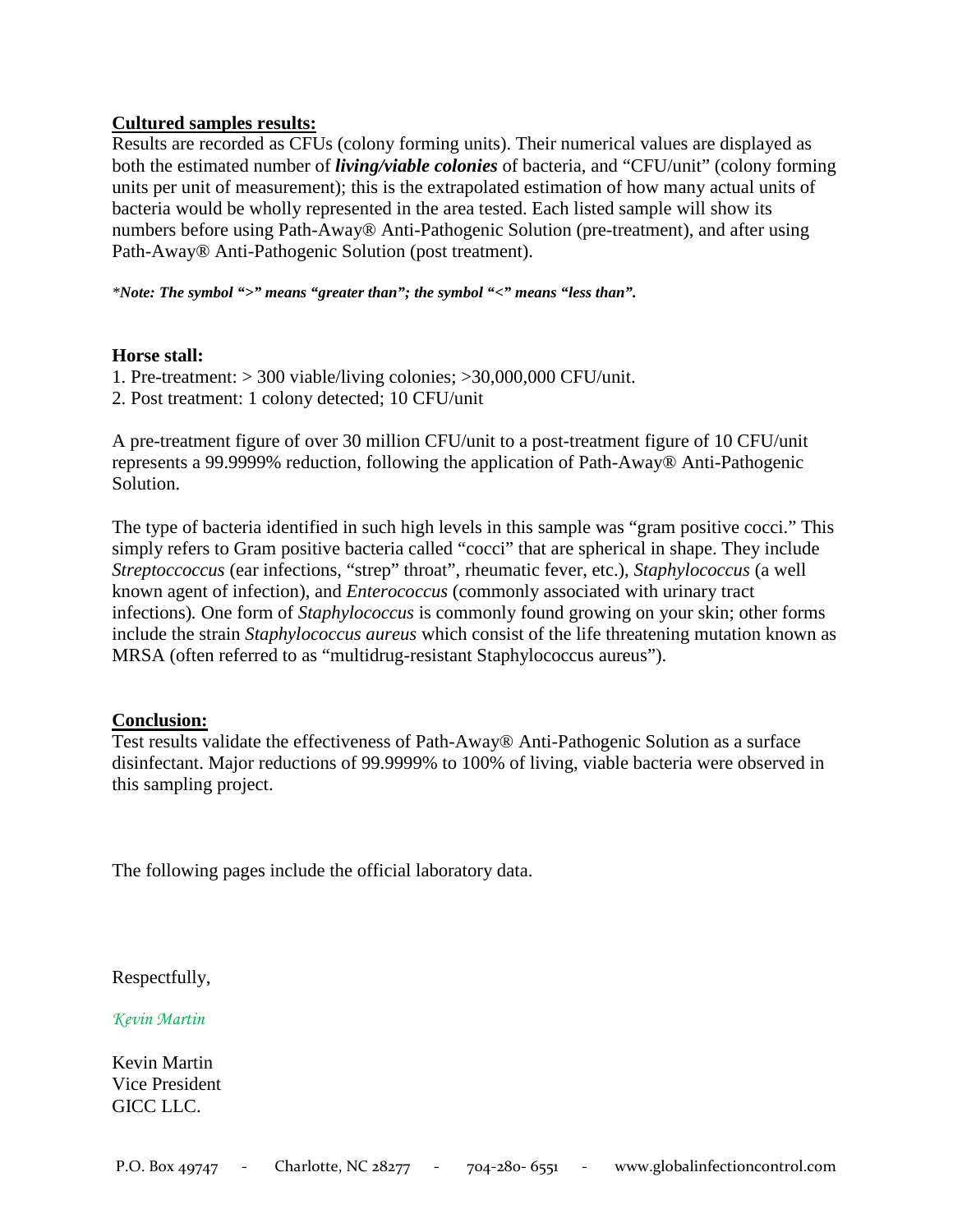

Report for:

**Mr. Arthur Martin, Mr. Kevin Martin Global Infection Control Consultants LLC** 23 Countryside Ct. Bluffton, SC 29909

Regarding: Project: Horse Stable; Pre/Post Path Away EML ID: 1185686

Approved by:

 $\ell$ 

Technical Manager Dr. Kamashwaran Ramanathan

Dates of Analysis: Bacteria surface culture gram stain and counts: 03-29-2014

Service SOPs: Bacteria surface culture gram stain and counts (1040 & 1050) AIHA-LAP, LLC accredited service, Lab ID #102856

All samples were received in acceptable condition unless noted in the Report Comments portion in the body of the report. Due to the nature of the analyses performed, field blank correction of results is not applied. The results relate only to the items tested.

EMLab P&K ("the Company") shall have no liability to the client or the client's customer with respect to decisions or recommendations made, actions taken or courses of conduct implemented by either the client or the client's customer as a result of or based upon the Test Results. In no event shall the Company be liable to the client with respect to the Test Results except for the Company's own willful misconduct or gross negligence nor shall the Company be liable for incidental or consequential damages or lost profits or revenues to the fullest extent such liability may be disclaimed by law, even if the Company has been advised of the possibility of such damages, lost profits or lost revenues. In no event shall the Company's liability with respect to the Test Results exceed the amount paid to the Company by the client therefor.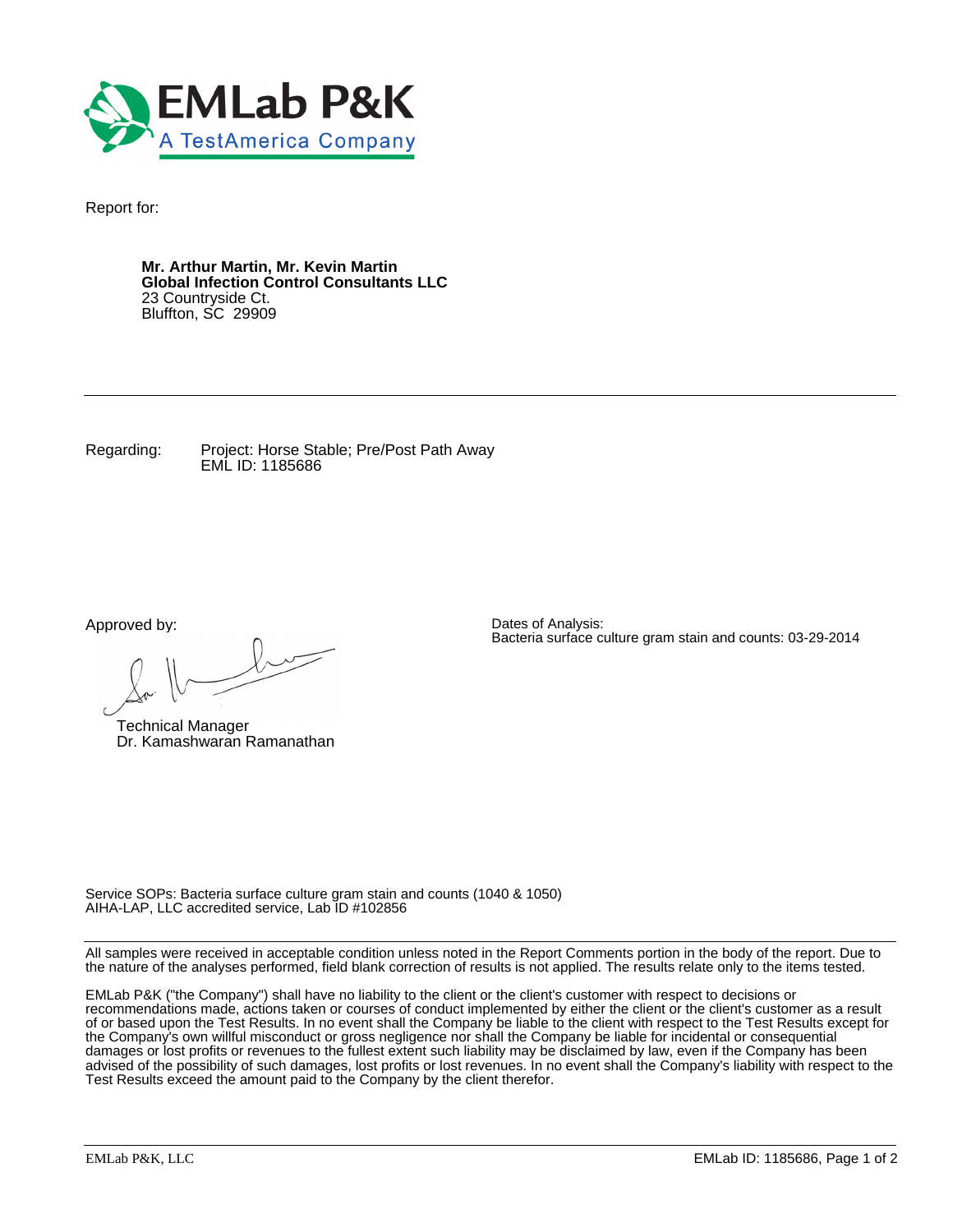Client: Global Infection Control Consultants LLC C/O: Mr. Arthur Martin, Mr. Kevin Martin Re: Horse Stable; Pre/Post Path Away

**CULTURE BACTERIA REPORT**

1150 Bayhill Drive, Suite 100, San Bruno, CA 94066 (866) 888-6653 Fax (650) 829-5852 www.emlab.com

Date of Sampling: 03-18-2014 Date of Receipt: 03-21-2014 Date of Report: 04-01-2014

| Lab ID-Version:<br>Location<br>Analysis Date | Sample<br>Size/<br>Report<br>Unit | Medium     | Dilution<br>Factor | <b>Bacterial ID</b> | Colony<br>Counts | CFU/unit                | $\%$ |
|----------------------------------------------|-----------------------------------|------------|--------------------|---------------------|------------------|-------------------------|------|
| 5376074-1                                    | Size:                             | <b>TSA</b> | 100,000            | Gram positive cocci | > 300            | > 30,000,000            | 100  |
| $SW-2$                                       | 1 swab                            |            |                    |                     |                  | § Total: $>$ 30,000,000 | 100  |
| Stall before #2                              | Unit:                             |            |                    |                     |                  |                         |      |
| Analysis date:                               | 1 swab                            |            |                    |                     |                  |                         |      |
| 03/29/2014                                   |                                   |            |                    |                     |                  |                         |      |
| Comments:                                    |                                   |            |                    |                     |                  |                         |      |
| 5376076-1                                    | Size:                             | <b>TSA</b> | 10                 | Gram positive cocci |                  | 10                      | 100  |
| $SW-4$                                       | 1 swab                            |            |                    |                     |                  | $\$ Total: 10           | 100  |
| Stall after #2                               | Unit:                             |            |                    |                     |                  |                         |      |
| Analysis date:                               | 1 swab                            |            |                    |                     |                  |                         |      |
| 03/29/2014                                   |                                   |            |                    |                     |                  |                         |      |
| Comments:                                    |                                   |            |                    |                     |                  |                         |      |

The limit of detection is a raw count of 1 at the lowest dilution plated. The analytical sensitivity is equal to 1 raw count/reporting unit x the dilution factor.

‡ A "Version" indicated by -"x" after the Lab ID# with a value greater than 1 indicates a sample with amended data. The revision number is reflected by the value of "x".

§ Total has been rounded to two significant figures to reflect analytical precision.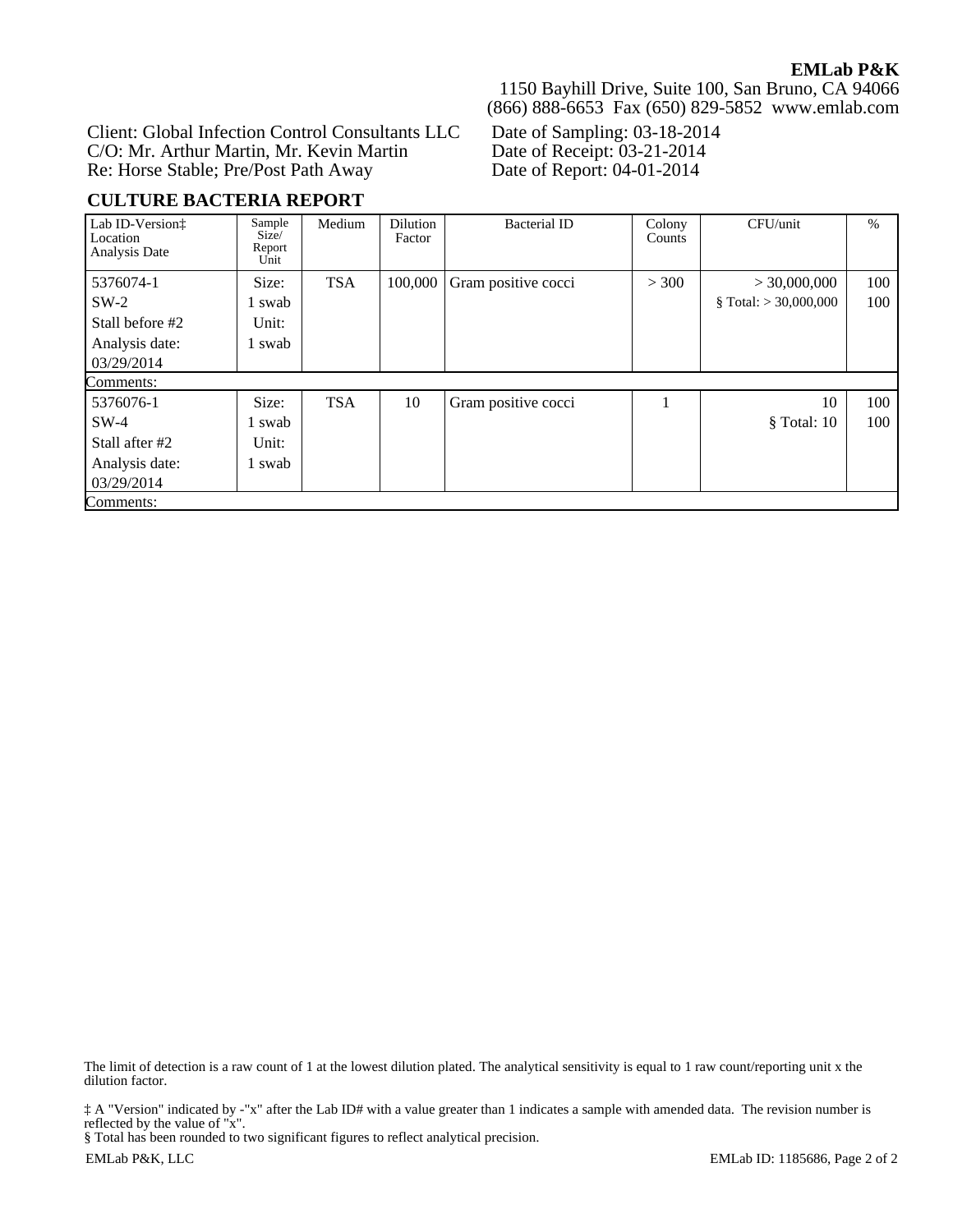

Report for:

**Mr. Arthur Martin, Mr. Kevin Martin Global Infection Control Consultants LLC** 23 Countryside Ct. Bluffton, SC 29909

Regarding: Project: Horse Stable; Pre/Post Path Away EML ID: 1185686

Approved by:

 $\ell$ 

Technical Manager Dr. Kamashwaran Ramanathan

Dates of Analysis: Total Coliform, E. coli-P/A: 03-24-2014

Service SOPs: Total Coliform, E. coli-P/A (100125/86-001(CL))

All samples were received in acceptable condition unless noted in the Report Comments portion in the body of the report. Due to the nature of the analyses performed, field blank correction of results is not applied. The results relate only to the items tested.

EMLab P&K ("the Company") shall have no liability to the client or the client's customer with respect to decisions or recommendations made, actions taken or courses of conduct implemented by either the client or the client's customer as a result of or based upon the Test Results. In no event shall the Company be liable to the client with respect to the Test Results except for the Company's own willful misconduct or gross negligence nor shall the Company be liable for incidental or consequential damages or lost profits or revenues to the fullest extent such liability may be disclaimed by law, even if the Company has been advised of the possibility of such damages, lost profits or lost revenues. In no event shall the Company's liability with respect to the Test Results exceed the amount paid to the Company by the client therefor.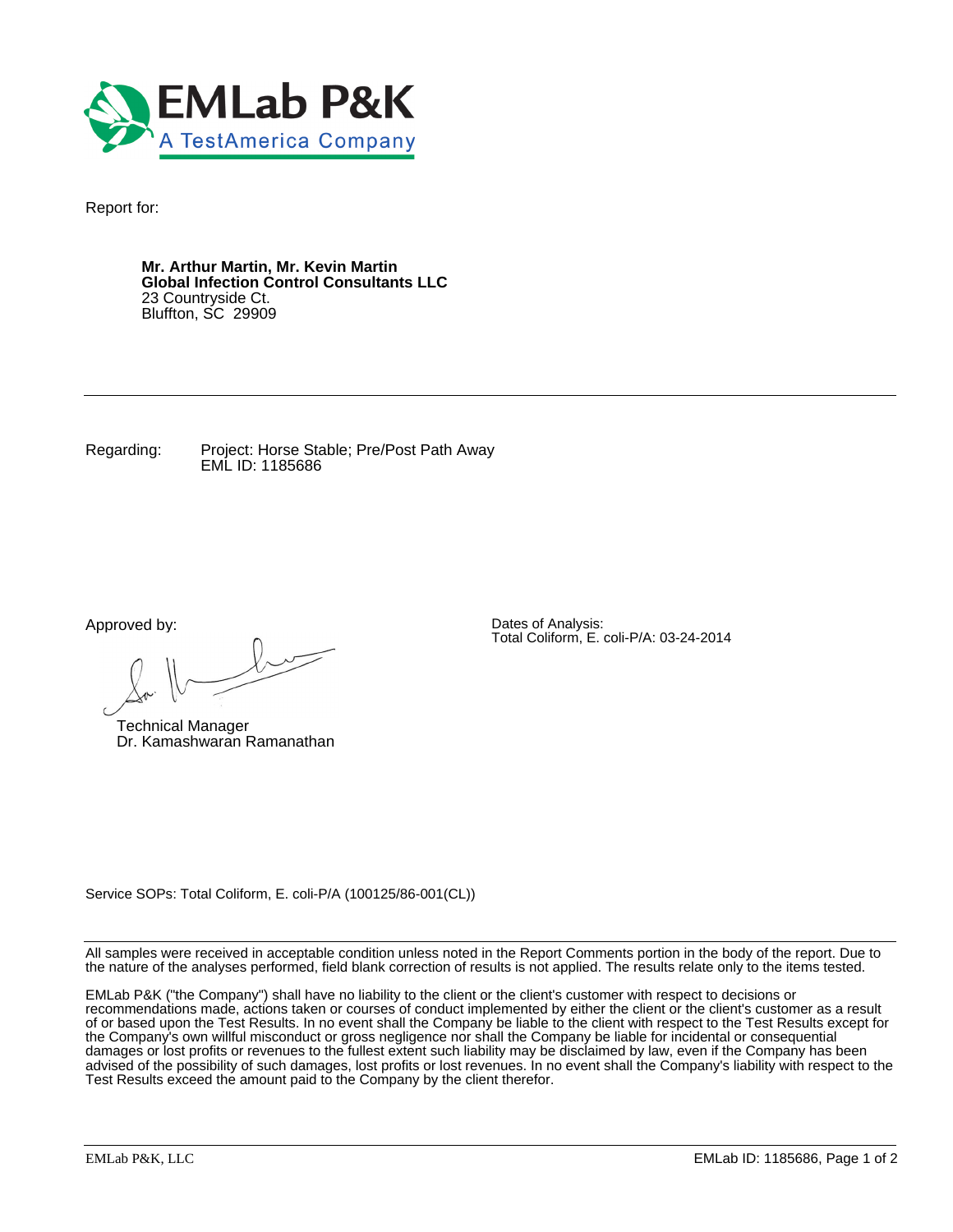# **EMLab P&K**

Client: Global Infection Control Consultants LLC C/O: Mr. Arthur Martin, Mr. Kevin Martin Re: Horse Stable; Pre/Post Path Away

1150 Bayhill Drive, Suite 100, San Bruno, CA 94066 (866) 888-6653 Fax (650) 829-5852 www.emlab.com

Date of Sampling: 03-18-2014 Date of Receipt: 03-21-2014 Date of Report: 03-24-2014

### **COLIFORM WITH** *E. COLI* **SCREEN\***

| Location:              | $SW-1$ :<br>Stall before #1 | $SW-3$ :<br>Stall after #1 |
|------------------------|-----------------------------|----------------------------|
| Comments (see below)   | None                        | None                       |
| Lab ID-Version:        | 5376073-1                   | 5376075-1                  |
| Sample type:           | Swab sample                 | Swab sample                |
| Setup Time:            | 03/21/14 13:30              | 03/21/14 13:30             |
| <b>Total Coliforms</b> | <b>Present</b>              | Absent                     |
| E. coli                | <b>Present</b>              | Absent                     |

**Comments:**

\* Reported as presence or absence of coliforms and of *Escherichia coli (E. coli)* determined by MUG (4-methylumbelliferyl-B-D-glucuronide) test. "Coliforms" is a term that refers to the fermentative Gram negative rods belonging to the Enterobacteriaceae family. Fecal coliforms previously referred to one member of this family, *E. coli,* which is a common organism in the human intestinal tract. More recently, fecal coliforms have been defined as "thermotolerant coliforms" and include all coliforms which grow and ferment lactose with gas and acid at 44.5 ± 0.2ºC. This definition includes *Klebsiella.* However, since *Klebsiella* has been isolated from environmental samples in the apparent absence of fecal pollution, *E. coli* is a more specific indicator organism for sewage spills. Non-fecal coliforms are widely distributed in nature and are free living in water, soil, and on plants. Thus, the presence of small numbers of environmental coliforms should not be considered abnormal or of any particular concern for human safety.

Based on samples delivered. Sampling techniques, contaminants infecting samples, unrepresentative samples and other similar or dissimilar factors may affect results. EMLab P&K hereby disclaims any liability for indirect, punitive, incidental, special or consequential damages arising out of the use or interpretation of the data contained in, or any actions taken in reliance upon, this report; and its actual direct damages arising out of the use or interpretation of the data contained in, or any actions or omitted taken in reliance upon, this report shall be limited to the cost of this report.

‡ A "Version" indicated by -"x" after the Lab ID# with a value greater than 1 indicates a sample with amended data. The revision number is reflected by the value of "x".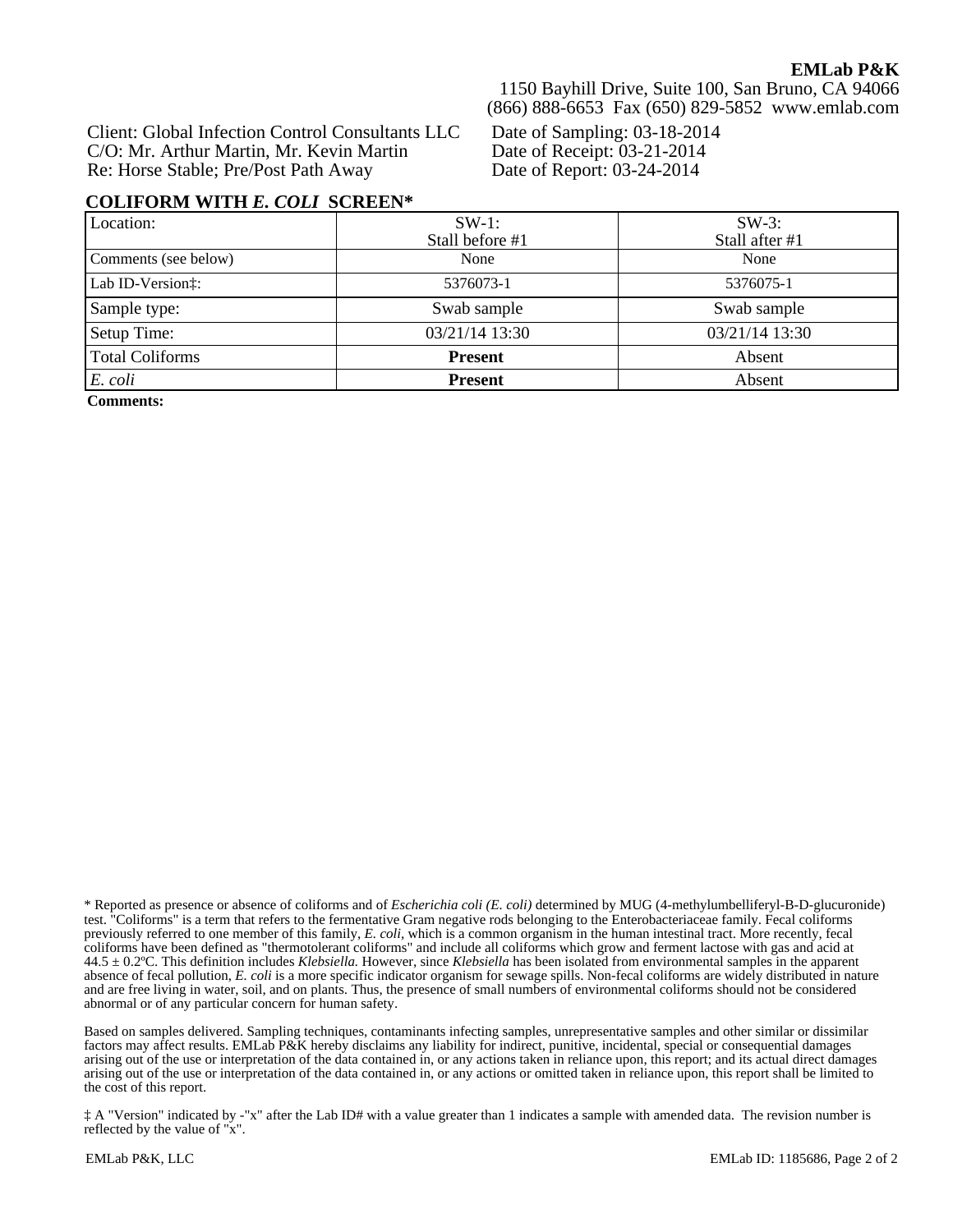

# **Horse Stables**



Exterior of the stables. Open air ventilation.



Center drain down length of stable where water accumulates